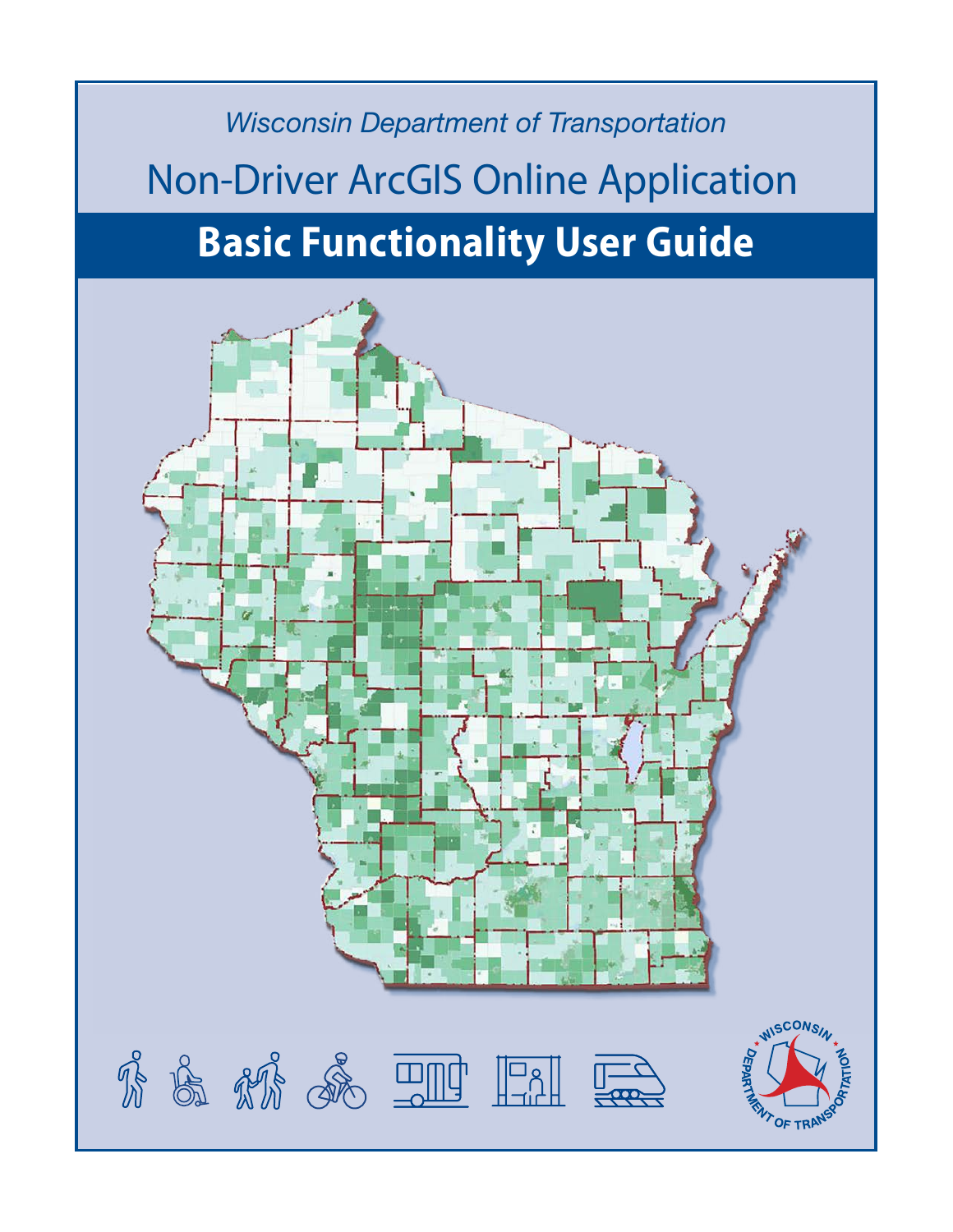<span id="page-1-0"></span>This user guide has been prepared to provide an overview of the basic functionalities within the Wisconsin Department of Transportation (WisDOT) Non-Driver ArcGIS Online Application (Non-Driver Application). The functionalities listed within this document are not an exhaustive list.

The Non-Driver Application produces estimates of non-drivers within Wisconsin counties, cities, villages, towns, U.S. Census Tracts, and U.S. Census Block Groups. The Non-Driver Application is intended to assist state and regional planners, municipal officials, and mobility providers through an increased understanding of where nondrivers are located. For an overview of the methodologies and data utilized by the Non-Driver Application, see the Methodology and Assumptions document **[here](/Documents/projects/multimodal/methodology-and-assumptions.pdf)**.

The data within the Non-Driver Application can be extracted in a format that is compatible with Microsoft-Excel and ArcGIS software. See the *reviewing Non-Driver [data](#page-6-0)* section of this document on how to extract the data to a [CSV file.](#page-6-0)

The Non-Driver Application displays data at four geometric levels: 1) at the County level; 2) at the City, Village and Town level; 3) at the U.S. Census Tract level; and 4) at the U.S. Census Block Group level. The default display within the Non-Driver Application is at the City, Village and Town level. See the **["](#page-3-0)**layer list" section within this user guide for an explanation of how to see data displayed at alternate levels of geometry.

# **Contents**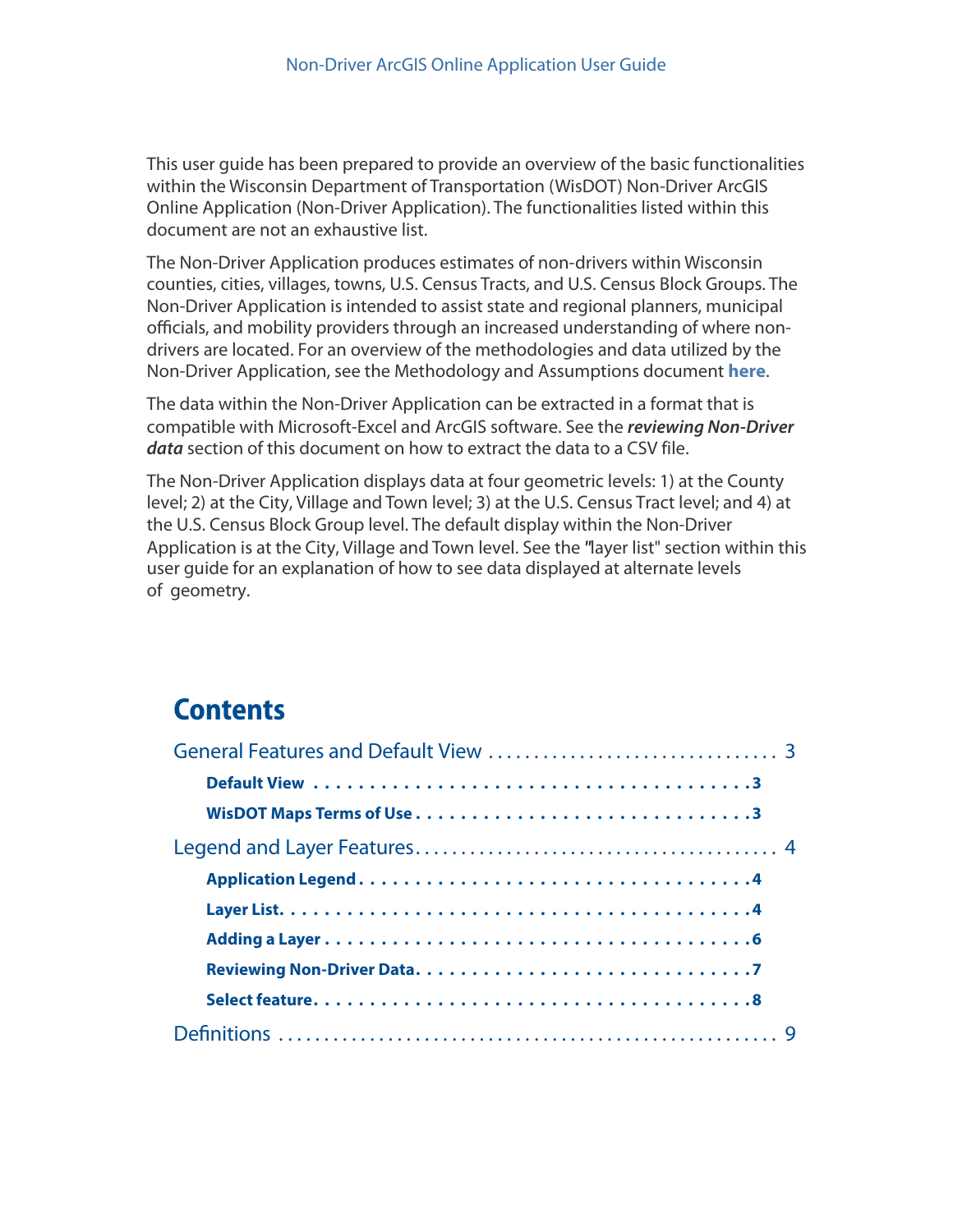# <span id="page-2-0"></span>**General Features and Default View**

### **Default View**

When first accessing the application, users are brought to a high-level view of the statewide map. To zoom in or out of the map, use the scroll wheel of your mouse or click the plus or minus icons circled below.



### **WisDOT Maps Terms of Use**

Users can locate the legal notices, disclaimer and terms of use by selecting 'WisDOT terms of use' circled in red. The WisDOT terms of use document is applicable for all WisDOT maps applications, including the Non-Driver Application.

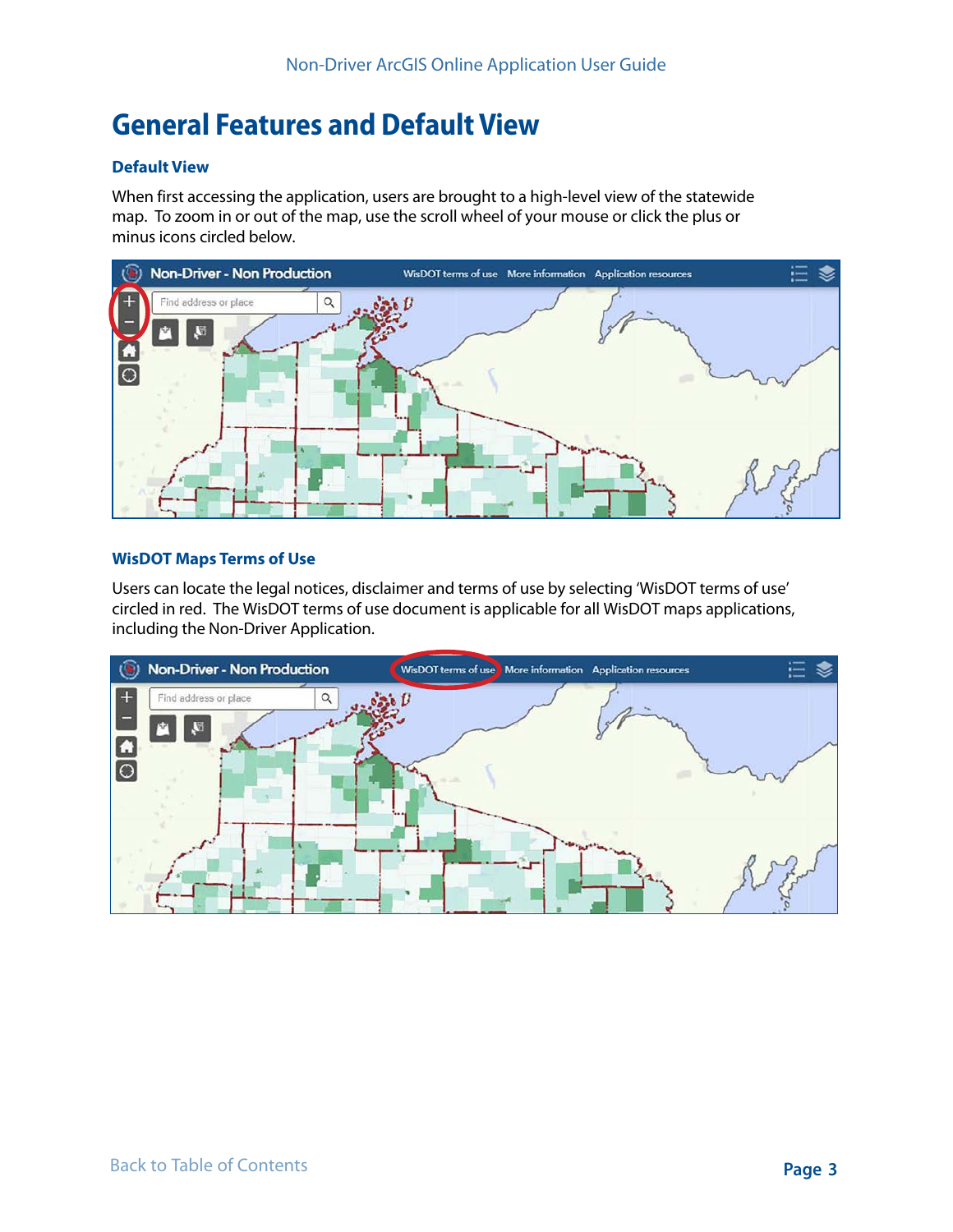# <span id="page-3-0"></span>**Legend and Layer Features**

## **Application Legend**

In the upper right-hand corner of the Non-Driver Application, clicking the legend icon will produce a sidebar on the right that displays a legend the for selected layers' borders and color gradation scheme for the Non-Driver Application.



### **Layer List**

In the upper right-hand corner of the application, clicking the layer icon will produce a sidebar on the right that will show the Layer List and the available layers that can be turned on or off.

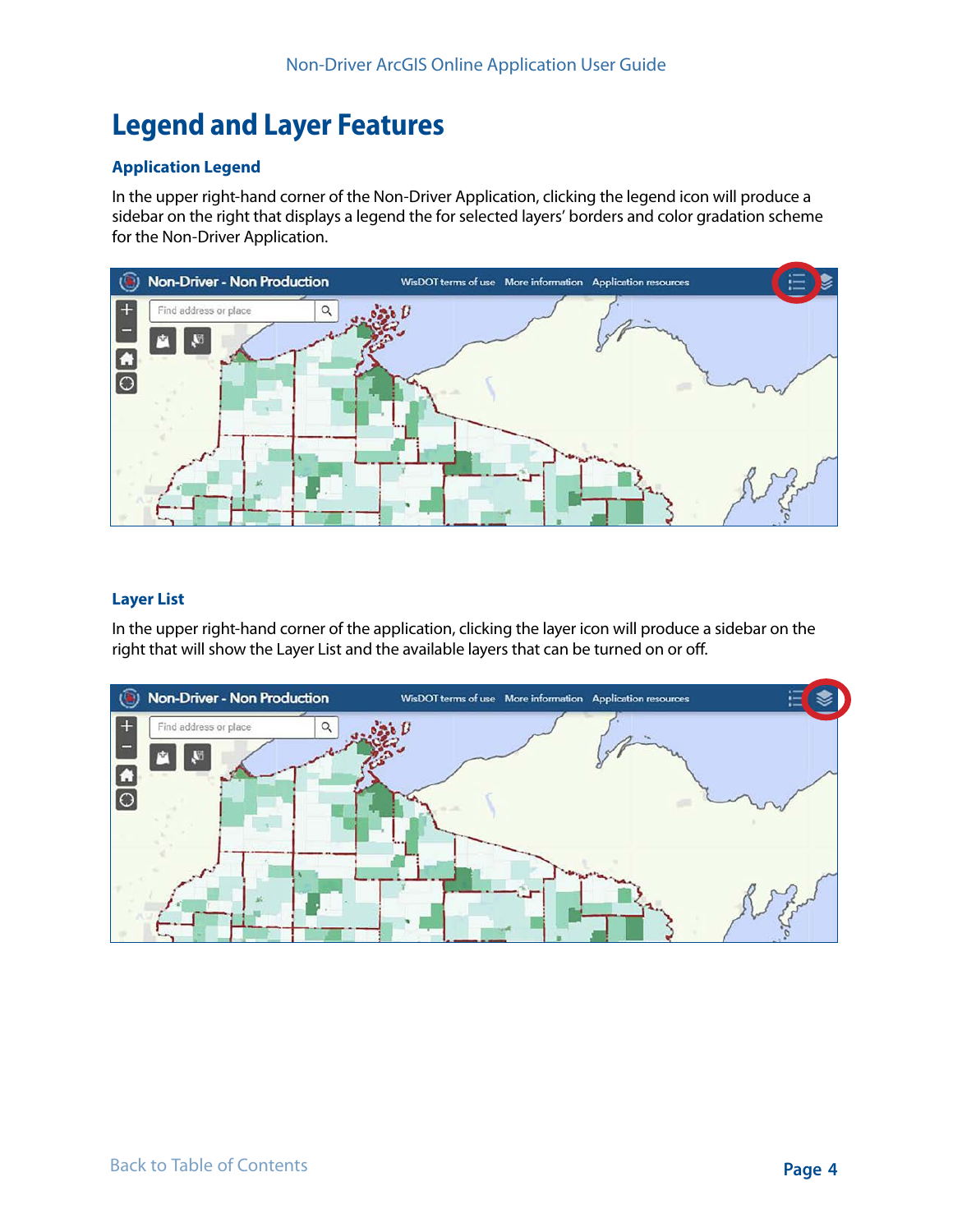Layer List (default options selected) - Checking or unchecking the box next to a layer name will enable or disable the layer. Layers within the Non-Driver Application include the following:

| <b>Layer Name</b>                            | <b>Description</b>                                                                                                                                                                                                                                                                                                                                                 |
|----------------------------------------------|--------------------------------------------------------------------------------------------------------------------------------------------------------------------------------------------------------------------------------------------------------------------------------------------------------------------------------------------------------------------|
| <b>Boundaries - Tribal Lands</b>             | Provides a visual boundary for the Tribal Lands                                                                                                                                                                                                                                                                                                                    |
| Border - County                              | Provides a visual boundary for each of the 72 counties in Wisconsin                                                                                                                                                                                                                                                                                                |
| Border - City, Village and<br>Town           | Provides a visual boundary for the cities, villages and towns<br>in Wisconsin                                                                                                                                                                                                                                                                                      |
| Border - Block Group                         | Provides a visual boundary for the U.S. Census Block Groups<br>within Wisconsin                                                                                                                                                                                                                                                                                    |
| <b>Border - Census Tract</b>                 | Provides a visual boundary for the U.S. Census Tracts<br>within Wisconsin                                                                                                                                                                                                                                                                                          |
| All ages - County                            | Provides a non-driver estimate, total population and demographic information<br>for each county in Wisconsin; the non-driver estimate includes all ages of non-<br>drivers, including those not of eligible driving age.                                                                                                                                           |
| All ages - City, Village<br>and Town         | Provides a non-driver estimate, total population and demographic information<br>for each city, village and town in Wisconsin; the non-driver estimate includes<br>all ages of non-drivers, including those not of eligible driving age.                                                                                                                            |
| All ages - Block Group                       | Provides a non-driver estimate, total population and demographic information<br>for each U.S. Census Block Group in Wisconsin; the non-driver estimate<br>includes all ages of non-drivers, including those not of eligible driving age.<br>Note: data is not available for some block groups due to a high margin of error in<br>the U.S. Census population data. |
| All ages - Tract                             | Provides a non-driver estimate, total population and demographic information<br>for each U.S. Census Tract in Wisconsin; the non-driver estimate includes all<br>ages of non-drivers, including those not of eligible driving age.                                                                                                                                 |
| Age 15 and older -<br>County                 | Provides a non-driver estimate, total population and demographic information<br>for each county in Wisconsin; the non-driver estimate includes only those non-<br>drivers who are ages 15 and older.                                                                                                                                                               |
| Age 15 and older - City,<br>Village and Town | Provides a non-driver estimate, total population and demographic information<br>for each city, village and town in Wisconsin; the non-driver estimate includes<br>only those non-drivers who are ages 15 and older.                                                                                                                                                |
| Age 15 and older - Block<br>Group            | Provides a driver, non-driver, total population and demographic information<br>for each U.S. Census Block Group in Wisconsin; the non-driver estimate<br>includes only those non-drivers who are ages 15 and older.                                                                                                                                                |
|                                              | Note: data is not available for some block groups due to a high margin of error in<br>the U.S. Census population data.                                                                                                                                                                                                                                             |
| Age 15 and older - Tract                     | Provides a non-driver estimate, total population and demographic information<br>for each U.S. Census Tract in Wisconsin; the non-driver estimate includes only<br>those non-drivers who are ages 15 and older.                                                                                                                                                     |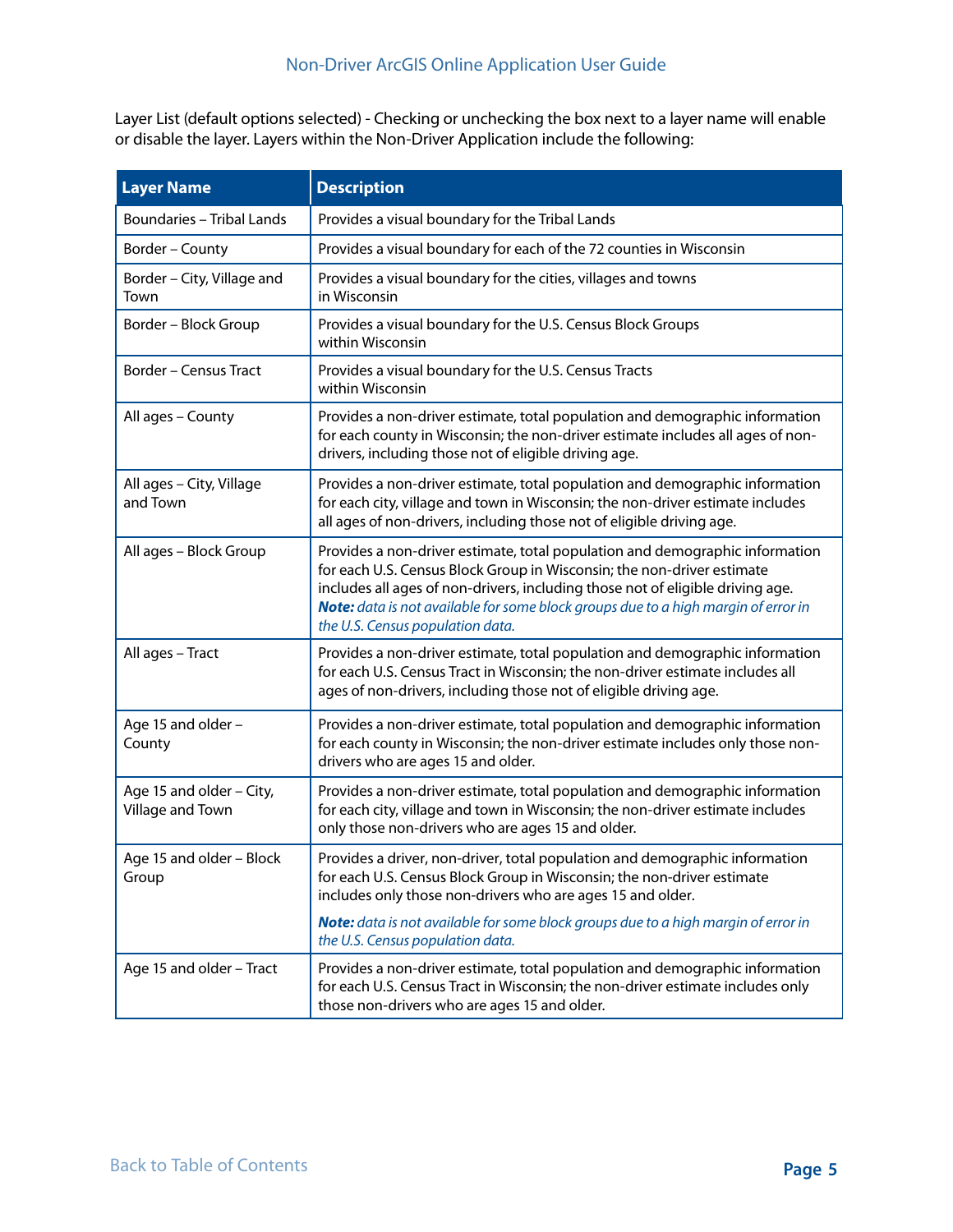<span id="page-5-0"></span>**Layer List** (ex. All ages – City, Village and Town data layer expanded) – Clicking the arrow to the left of a layer will expand the layer to provide details about the layer.



#### **Adding a Layer**

The layer icon will allow you to search for available layers in the ArcGIS Online environment. With this feature, users can add publicly available data to the map.

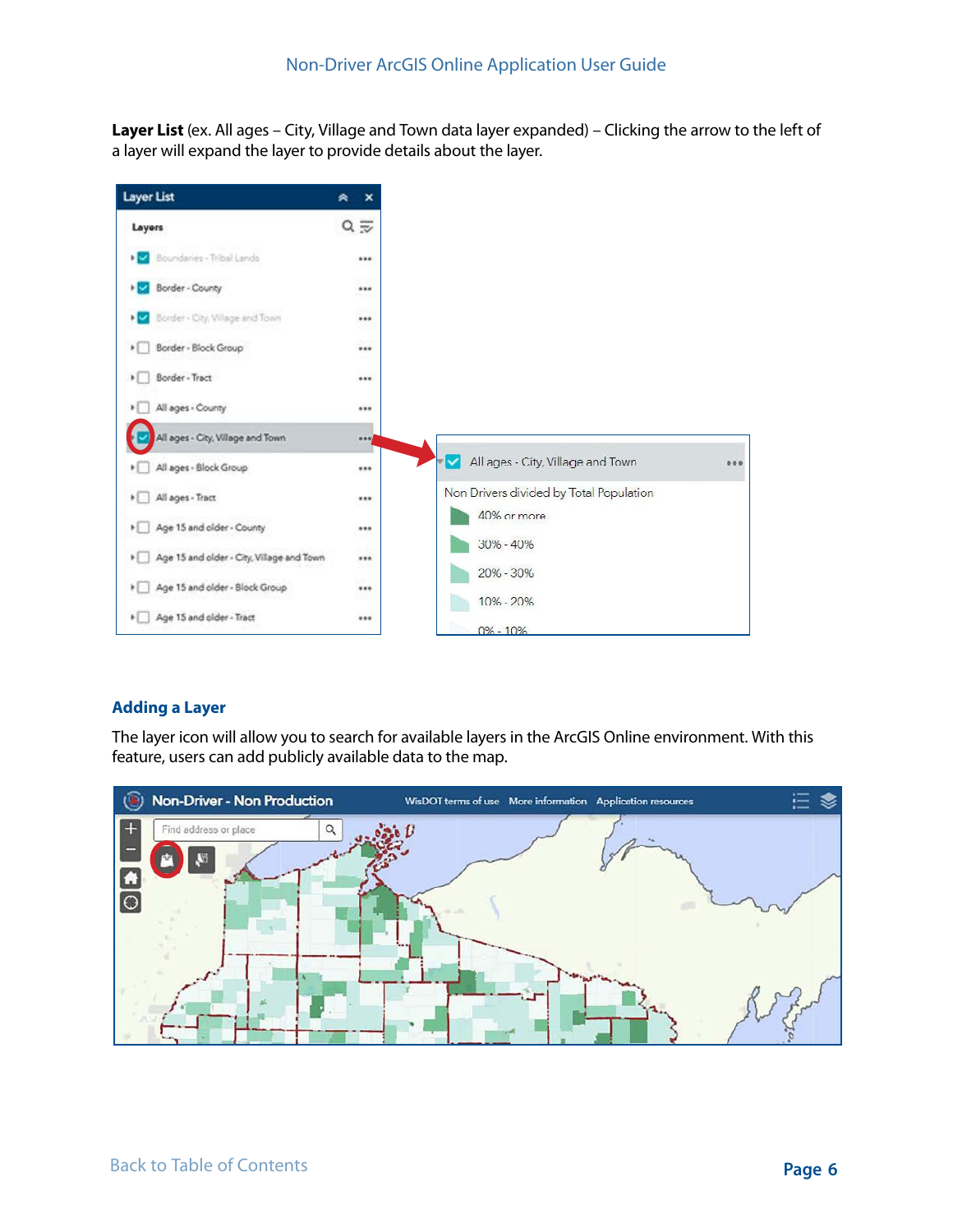<span id="page-6-0"></span>Click the Add layer icon and switch the search environment (default is 'My Organization') to 'ArcGIS Online.' For example, this allows the user to search and overlay published municipal/regional transit layer data.



### **Reviewing Non-Driver Data**

Once a municipality or Census Block Group of interest has been identified, clicking within the geometry (i.e., map) will open a popup box with data (example below) about the geometry, including:

- Non-Driver Estimate: an estimation of the percentage of non-drivers that reside in a selected geometry.
- Total Population and other demographic information from the US Census.

|                 | $\epsilon$              |                                               | □.                                   |  |  |  |  |
|-----------------|-------------------------|-----------------------------------------------|--------------------------------------|--|--|--|--|
|                 |                         | All ages - City, Village and Town             |                                      |  |  |  |  |
| <b>NGLADE</b>   | County Name             | City, Village, or Town Name                   | <b>MENOMINEE</b><br><b>MENOMINEE</b> |  |  |  |  |
|                 |                         | City, Village, or Town<br>Non-Driver Estimate | 40% or more                          |  |  |  |  |
|                 | <b>Total Population</b> |                                               | 4,558                                |  |  |  |  |
| <b>MENOMINE</b> |                         | Population Under 15                           | 1,190                                |  |  |  |  |
|                 | Population 15 - 24      | Population 15 and Over                        | 3,368<br>737                         |  |  |  |  |
|                 | Population 25 - 44      |                                               | 946                                  |  |  |  |  |
| <b>SHAWANO</b>  | Population 45 - 64      |                                               | 1.094                                |  |  |  |  |
|                 |                         | Population 65 and Over                        | 591                                  |  |  |  |  |
|                 | White alone             | Median Household Income                       | 40.921                               |  |  |  |  |
|                 | Zoom to                 |                                               | 496                                  |  |  |  |  |

At the bottom of the pop up, clicking the 3 dots will give you the option to open an attribute table at the bottom of the screen.



[Back to Table of Contents](#page-1-0) **7**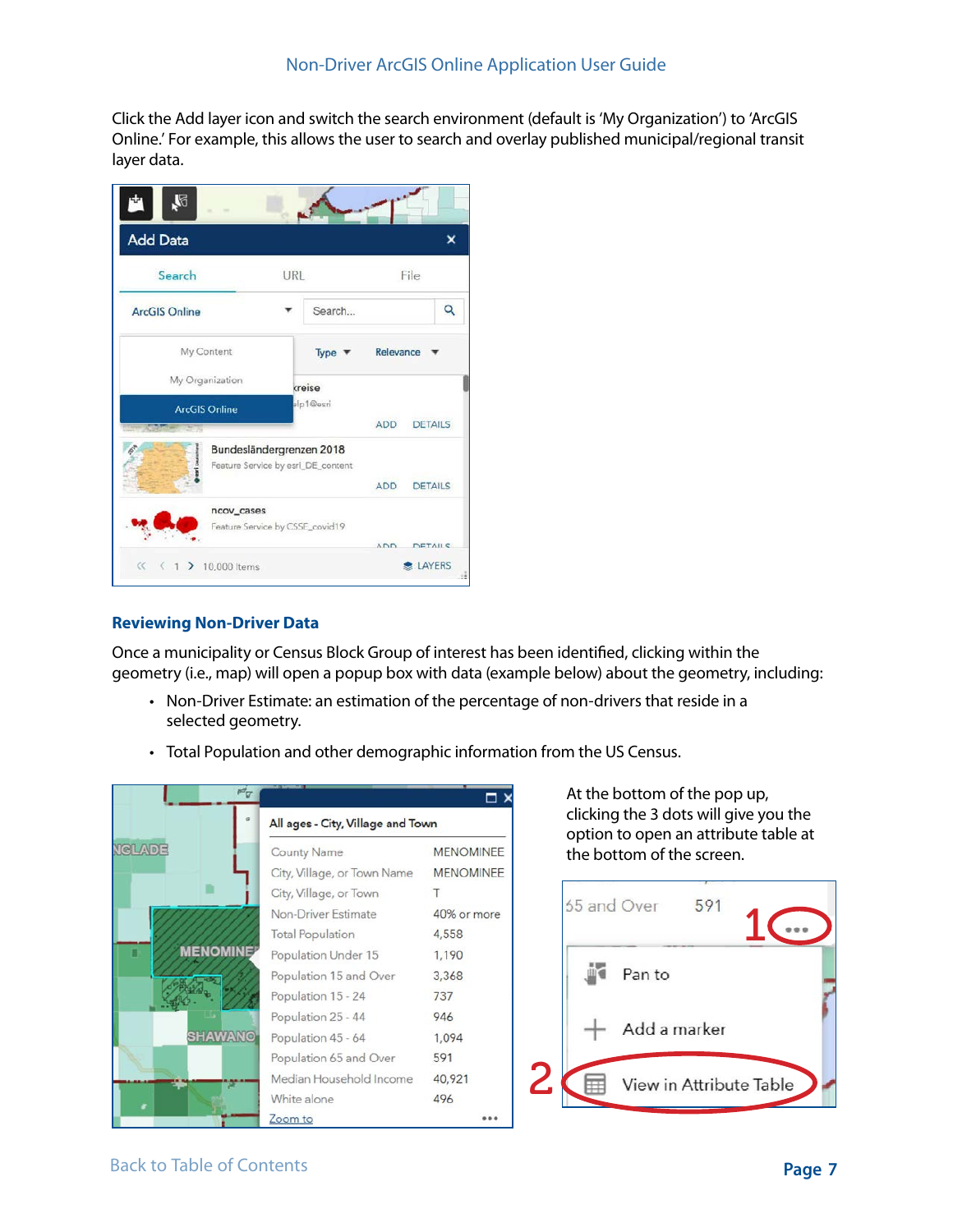<span id="page-7-0"></span>The table will only have data for the geometry of interest. To view the data for all geometries within the screen, select 'Filter by map extent.'

| <b>III</b> Options | Filter by map extent |                          | born to   X Clear selection   C Refresh |                        |                           |                       |                       |                       |                           |                               |             |                                    |                                                  |
|--------------------|----------------------|--------------------------|-----------------------------------------|------------------------|---------------------------|-----------------------|-----------------------|-----------------------|---------------------------|-------------------------------|-------------|------------------------------------|--------------------------------------------------|
| County Name        | Town Name            | City, Village or<br>Town | Non-Driver<br>Estimate                  | Population<br>Under 15 | Population 15<br>and Over | Population 15 -<br>24 | Population 25 -<br>44 | Population 45 -<br>64 | Population 65<br>and Over | Median<br>Household<br>Income | White alone | Black or African<br>American alone | American <sup>O</sup><br>and Alask<br>Native alr |
| MENOMINEE          | <b>MENOMINEE</b>     |                          | 40% or more                             | 1,190                  | 3,368                     | 737                   | 946                   | 1,094                 | 591                       | 40,921                        | 496         | 13                                 | 3,826                                            |

The data in this table can be exported to a CSV file for further analysis by clicking 'Options' then 'Export all to CSV.'

| Dotions v Filter by map extent   Q Zoom to   X Clear selection   C Refresh |        |                           |                        |                        |                           |                       |     |                                 |                           |                               |             |                                             |                         |
|----------------------------------------------------------------------------|--------|---------------------------|------------------------|------------------------|---------------------------|-----------------------|-----|---------------------------------|---------------------------|-------------------------------|-------------|---------------------------------------------|-------------------------|
| Show selected records<br>Show related records<br><b>T</b> Filter           | be, or | City, Village, or<br>Town | Non-Driver<br>Estimate | Population<br>Under 15 | Population 15<br>and Over | Population 15 -<br>24 | 44  | Population 25 - Population 45 - | Population 65<br>and Over | Median<br>Household<br>Income | White alone | Black or African American<br>American alone | and Alask<br>Native air |
| A Export all to CSV                                                        | NEE    |                           | 40% or more            | 1,190                  | 3,368                     | 737                   | 946 | 1.094                           | 591                       | 40,921                        | 496         | 13                                          | 3,826                   |

### **Select feature**

In the upper left-hand corner of the Non-Driver Application, clicking the Select icon will allow the user to highlight multiple geographic areas. After clicking the Select icon, press down on your cursor on a geographic area to start and drag the cursor over the other geographic areas you would like to review, and then let go of the cursor. The selected geographic areas will have a blue highlighting.